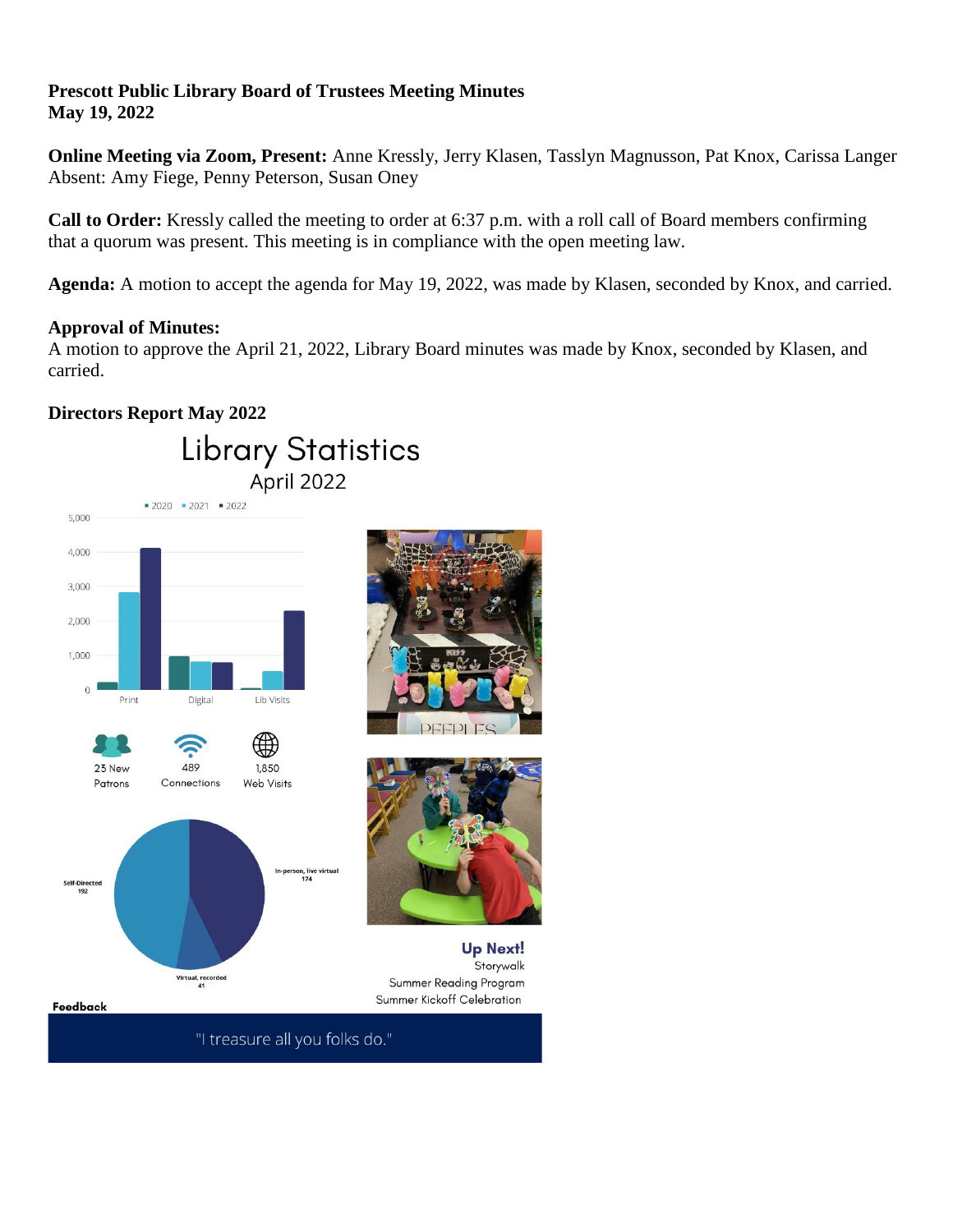# **Program Updates**

### **In-person, recorded, live-virtual**

We will be resuming in-person yoga classes in August. In the meantime, two new yoga videos will be posted each month (June/July).

April was our, in collaboration with Community Education, annual Peeps contest. We had 20 entries and 92 votes for "Peeples" Choice.

Virtually, we offered an art/drawing program for teens and a Badger Talk on Native Plants. We had 6 teens and 50 adults, respectively.

## **Self-Directed**

In-library activity offered in March were hide-and-seek (eggs in a nest) and Add-Your-Own Spine Poetry. We had 28 kids and 19 poems, respectively.

The MORE Library Passport program has now started. We have handed out/stamped 29 passports so far.

# **Library Updates**

- City Capital Improvement Plan
- Cameras
- Book challenges

## **Directors Report:**

A motion to approve the Director's Report was made by Knox, seconded by Klasen, put to board to vote, the motion passed unanimously, and carried.

## **Financial Report:**

A motion to approve the presented paid bills was made by Klasen, seconded by Knox, put to board to vote, the motion passed unanimously, and carried.

### **New Board Member**

Welcomed new board member, Tasslyn Magnusson.

### **Annual Meeting**

### Election of Library Board Officers

A motion to reappoint current Board officers was made by Knox, seconded by Klasen, put to board to vote, the motion passed unanimously, and carried.

President: Anne Kressly Vice President: Jerry Klasen Secretary: Susan Oney Treasurer: Amy Fiege

### **Volunteer Policy**

Discussed volunteer policy. Board suggestions will be researched and added this summer. A motion to approve the proposed Volunteer Policy was made by Klasen, seconded by Knox, put to board to vote, the motion passed unanimously and carried.